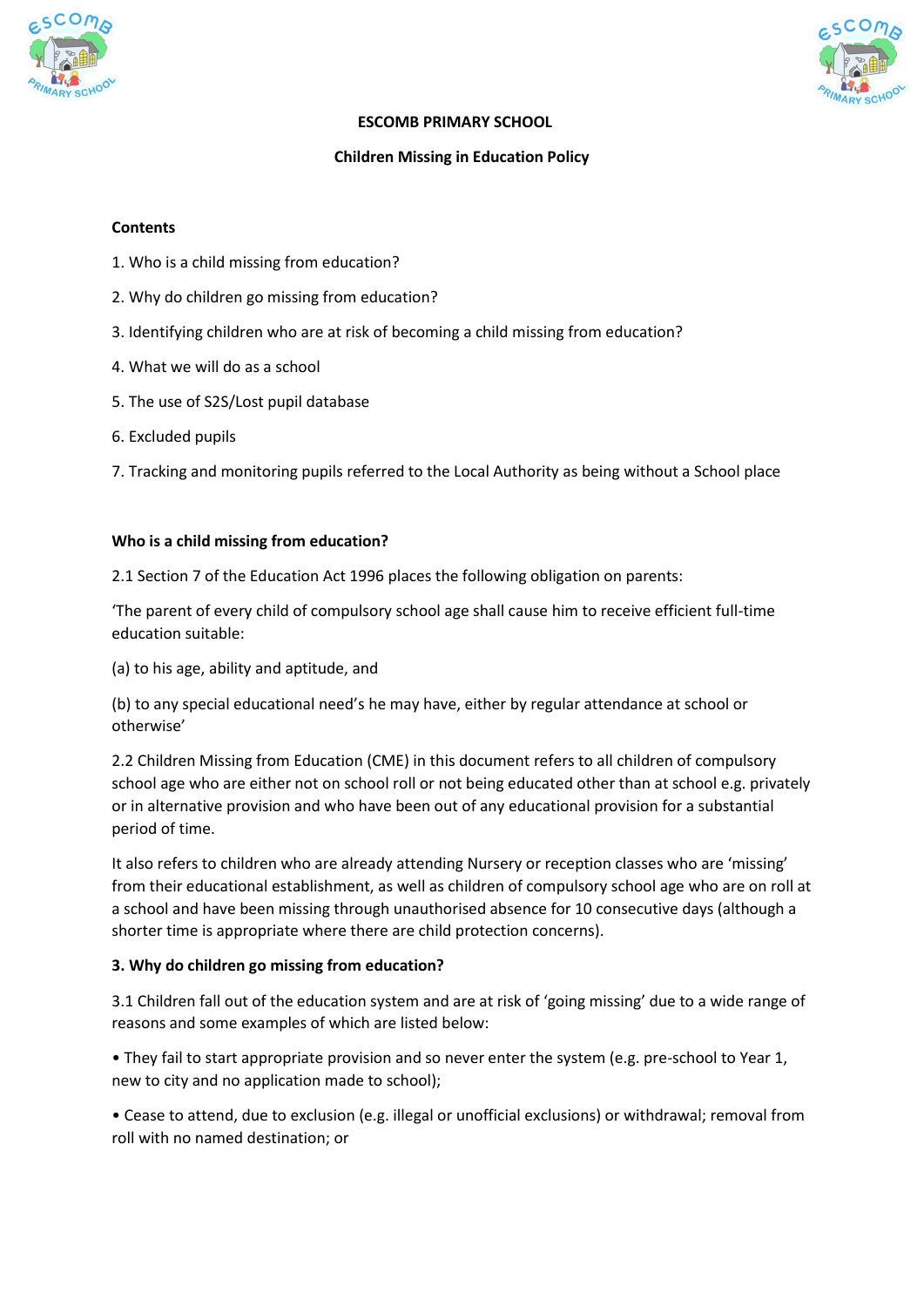



• Fail to complete a transition between providers (e.g. being unable to find a suitable school place after moving to a new LA or within Torbay).

## **4. What we will do as a School**

4.1 When a pupil is expected to join the school either at a normal time of starting e.g. Nursery or Reception) or at any time and s/he does not arrive, the school will firstly try to make contact with the parents by phone or letter. If after one week no contact has been made the school will contact Admissions to find out if the child had been registered elsewhere. After two weeks (10 school days) the school will complete a referral to the Local Authority.

The pupil will not be removed from roll until the Local Authority has ascertained the pupil's whereabouts and safety and has confirmed that the pupil is registered at another school, is being educated otherwise or at the very minimum has made reasonable enquiries as to the missing child's whereabouts and been unable to trace them.

4.2 If a pupil is absent for a prolonged period or fails to return from a holiday the school will follow the normal procedures for investigating pupil absence (i.e. telephone calls, letters, invitations to meetings at the school etc). If the child does not return to school the matter will be referred to the Local Authority within two weeks and the Local Authority will follow the procedures for 'missing pupils'.

The pupil will not be removed from roll until the Local Authority has ascertained the pupil's whereabouts and safety or has made reasonable enquiries to this end.

4.3 If a pupil 'disappears' without any warning the school will immediately notify the Local Authority. If there are safeguarding concerns, a referral will be made to the LADO.

4.4 A CME form will be completed by the School when:

• The school has been informed that a child is moving out of area but the details of the new school are not provided.

• The school has been informed that the child is moving out of area, details of the new school are provided but after 15 days, no confirmation has been received.

• A pupil has 10 unauthorised school days with no notification as to why and no contact can be made with parents.

4.5 There are strict rules on when schools can delete pupils from their Admissions Register. These are outlined in Regulation 8 of the Education (Pupil Registration) (England) Regulations 2006 and amendments. A summary of these is provided in Appendix A.

4.6 When a pupil is deleted from the Admission Register the school will clearly indicate the date and the reason for the removal from roll and the Local Authority will be notified. In the event of a pupil moving to another school, the name of the school should be indicated and the pupil's records should be sent to the new school within 15 days.

Where the pupil is subject to a child protection plan or there are safeguarding concerns and the school holds a child protection file this must be sent to the new school as soon as possible. If a child's name is removed from the school roll the LA must be informed.

4.7 Local Authority Admissions will be informed: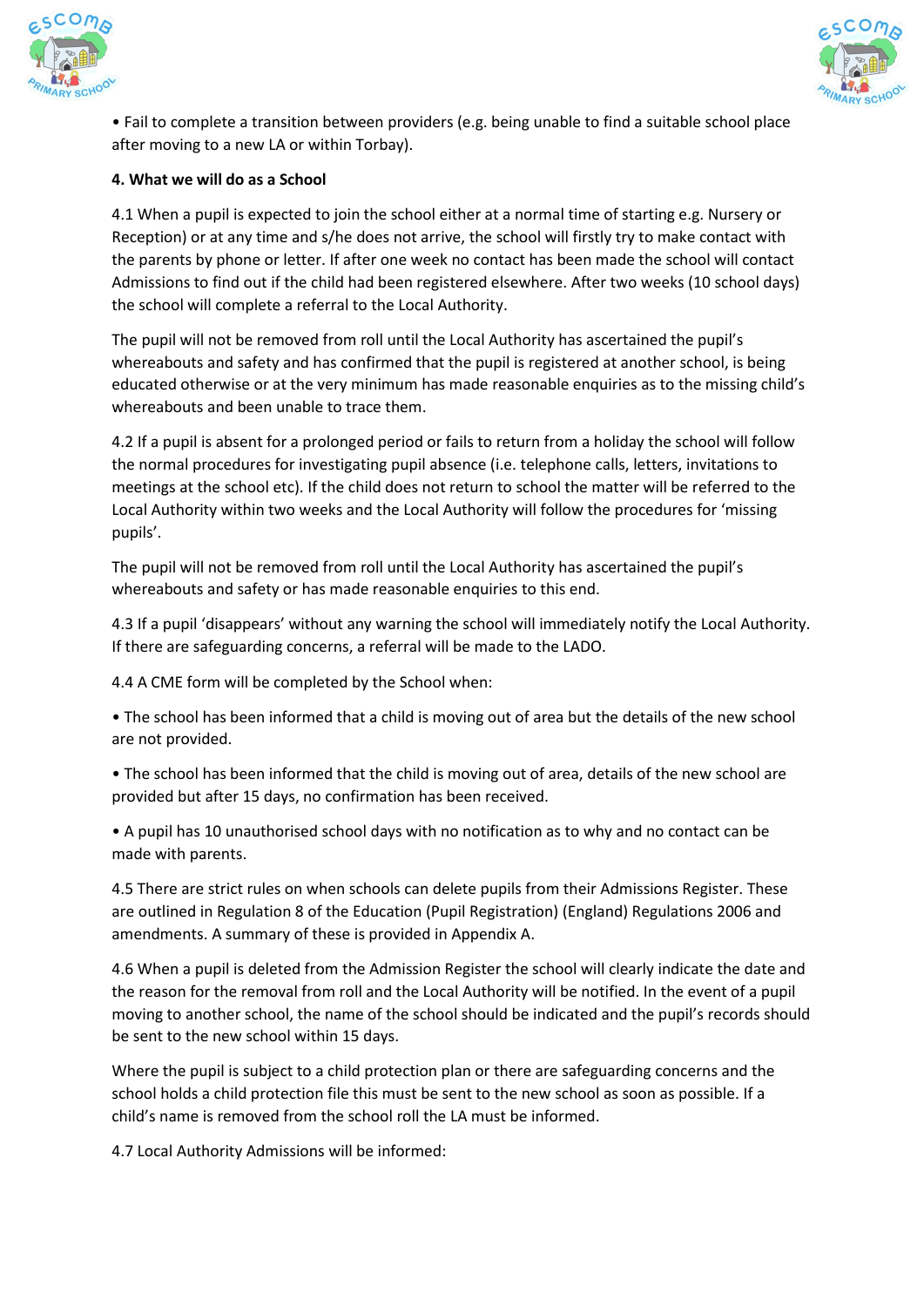



• In the event of a parent informing the school that s/he is removing the child to educate him/her at home. The name will then be placed on the database. Arrangements will then be made for the LA to satisfy itself that the education being provided is 'suitable and efficient'.

- If the pupil has moved or transferred and is on roll at another school
- If the pupil is to be removed from roll for any other reason

• School, in liaison with the Local Authority will investigate fully all cases of non-attendance at school and will never remove a pupil from roll until this has been done.

4.8 School will monitor all deletions from school roll by race, ethnicity, gender, SEN and disability to ensure that we are fulfilling our obligations under the Race Relations (Amendment) Act 2000 and the Special Educational Needs and Disability Act (2001).

4.9 If the school learns of a school aged pupil without a school place (e.g. a sibling or friend of a current pupil, or a child on its waiting list) the school will inform the Local Authority

4.10 If a pupil is resident of another Local Authority it is the school's responsibility to notify the Local Authority that pupil resides in of any of the circumstances above.

The school will not remove a child from roll for any reason other than those specified above.

4.11 The DfE has stated that it is no longer acceptable for schools to back date the off roll date to the beginning of enquiries once it is agreed a pupil can be removed from roll. The School can only back date the date of removal to when confirmation has been received.

## **5. The use of s2s and the Lost Pupil Database**

The School to School (s2s) website is a secure website, which is operated by the DfE on behalf of all maintained and independent schools (including academies) in England and Wales. It was set up in to enable schools to post standardised data about individual pupils (such as assessment results and attendance) to the website, for retrieval by the pupil's new school, or by a local authority.

The specified format of this data is termed an electronic Common Transfer File (CTF) and is a statutory requirement on schools. This file can be imported into the schools Management Information System (MIS) and means that they do not have to input data they receive via the website, which in turn means improved efficiency, accuracy and speed of data transfer.

The CTF should be used both at the normal transfer time, and when pupils leave the school during the year.

5.1 When the school knows which school a pupil is moving to it will ensure that the Common Transfer File (CTF) is sent to the receiving school via S2S as quickly as possible. The new school may then apply for the full school record.

5.2 If the new school is unknown the CTF will be coded XXXXXXX (destination unknown) or MMMMMMM (moved to Independent Sector or out of country including Scotland) and uploaded onto S2S in the normal way. These records are then stored in a secure area of S2S known as the Lost Pupil Database. If a CTF file is rejected the school will recode the file MMMMMMM.

5.3 The School will check S2S regularly to look for the CTF's of new pupils which have been sent to them. If a new pupil is admitted and the CTF is not available the school will request that the Local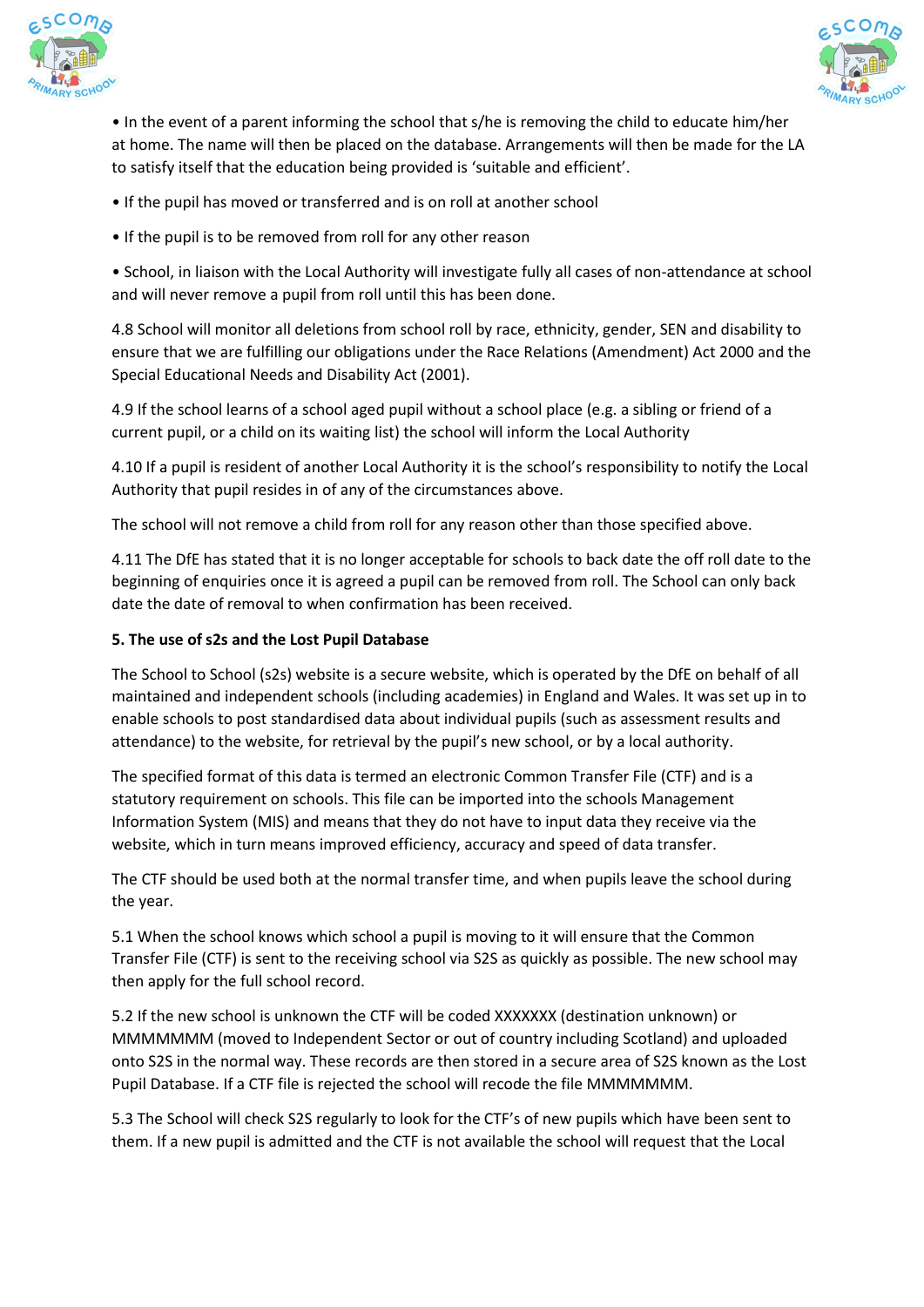



Authority search the Lost Pupil Database for the pupil's CTF which can then be forwarded to the school.

# **6. Excluded pupils**

6.1 The LA Admissions Officer must be informed of all exclusions from school (both permanent and fixed term). The school will follow the DfE statutory Guidance on Exclusion from School. In the event of a pupil being excluded for a fixed term, work will be provided and if the exclusion is for more than 15 school days the DfE expects that full time education will be provided.

If the school is imposing an exclusion of more than 15 school days the LA Admissions Service will be informed of the arrangements that are being made for the pupil's education during the exclusion. During any period of fixed term exclusion or period the school continues to hold the same responsibilities for safeguarding and child protection e.g. attending and submitting reports for initial child protection conferences and core group meetings.

6.2 If the exclusion is permanent the school will notify the LA.

The pupil will then be considered by the LA and appropriate full-time provision will be identified. Pupils will be tracked until they are placed on the roll of a school or other alternative provider.

6.3 In the event of either a fixed term or permanent exclusion, where the pupil is open to Children's Services the school will notify the social worker/case worker of the decision immediately.

## **7. Tracking and monitoring pupils referred to the Local Authority as being without a School place**

7.1 On receipt of the Children Missing Education form the EMS database will be checked. If the recorded school is different from the last known school then the recorded school will be asked if the pupil is on roll.

7.2 The LA will continue to monitor and track the child until it has been confirmed that the child is receiving a suitable education either at a school or otherwise.

7.3 The case will not be closed until the child is securely on roll in a school or other appropriate provision; or reasonable attempts have been made and failed to track the missing pupil.

7.4 If necessary home visits will be undertaken and checks with other agencies will be made. These checks are carried out in accordance with the following legislation:

• Current Child Protection legislation, which states that any child missing from education is deemed to be a 'Child in Need'.

• Section 27 of the Children Act 1989, which states that a local authority may request help from any LEA and other agencies in exercising their duty to provide support and services to children in need and that Education staff have a duty to gather information regarding concerns.

• Section 7 of the Education Act 1996, which states that it is the duty of the parent of every child aged five to sixteen to cause the child to receive efficient, full-time education, suitable to his or her age, ability or aptitude and to any special needs he/she may have, either by regular attendance at school or otherwise.

• The Children Act 1989 which states that all public agencies should work together, exchange and share information for the welfare and protection of children in the area.